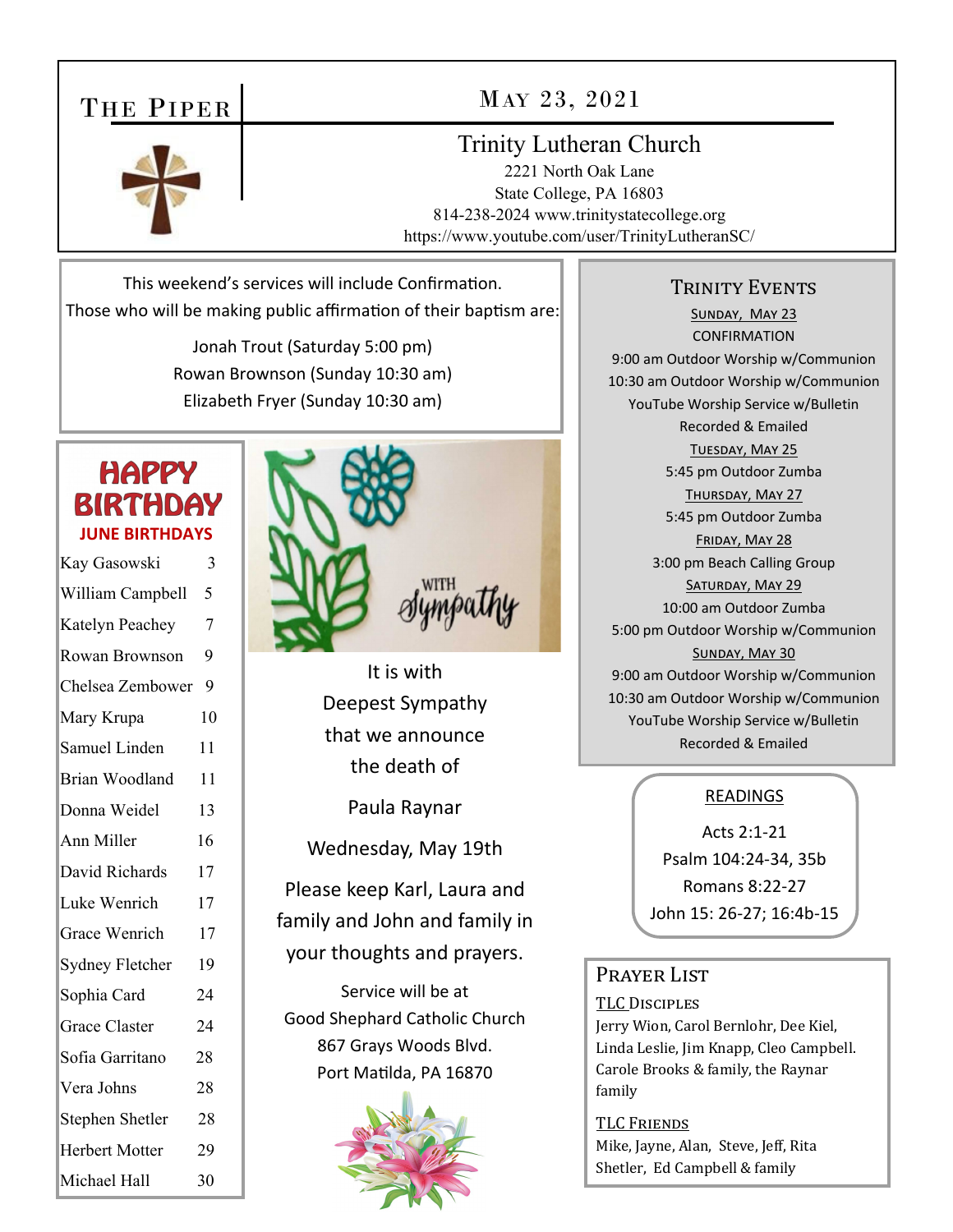

## **SATURDAYS**

WILL REMAIN OUTSIDE IN THE OUTDOOR CHAPEL AT 5:00 PM (IF INCLEMENT WEATHER THE SERVICE WILL BE MOVED TO FELLOWSHIP HALL) PLEASE BRING LAWN CHAIRS, MASKS SUGGESTED AND SOCIAL DISTANCE

## **SUNDAYS**

8:15 AM WILL BE HELD INSIDE IN THE SANCTUARY MASKS AND SOCIAL DISTANCE 9:30 AM WILL BE HELD OUTSIDE IN THE OUTDOOR CHAPEL (CANCELLED IF INCLEMENT WEATHER) BRING A LAWN CHAIR, MASKS AND SOCIAL DISTANCE

Need help carrying your chair or no longer own a lawn chair, we can help with that. Let us know.